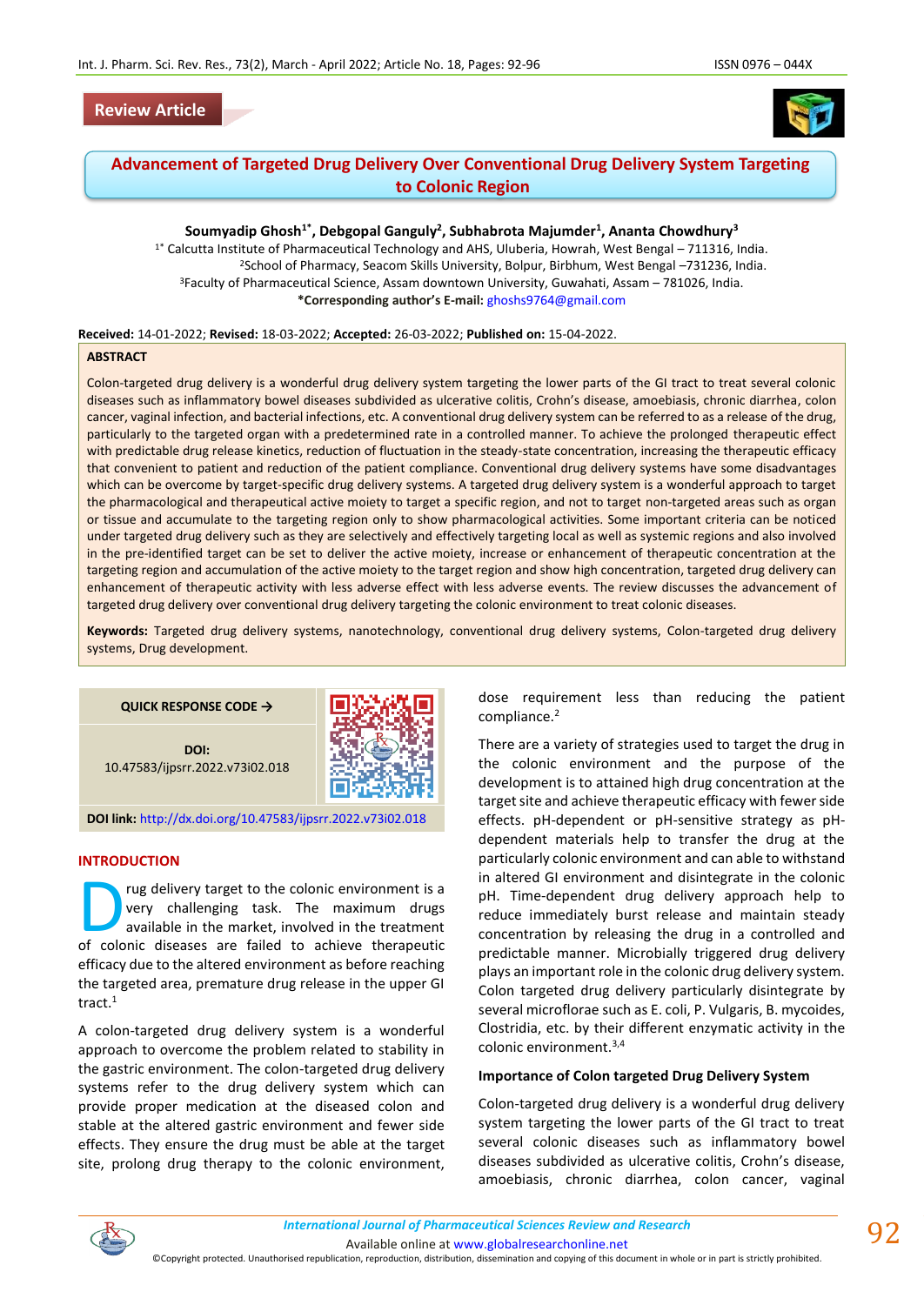infection, and bacterial infections, etc. Importance of colon-targeted drug delivery system as follows -

- Colon-targeted drug delivery mainly provides target specificity to the colonic disorders such as inflammatory bowel diseases subdivided into ulcerative colitis and Crohn's diseases, amoebiasis, colorectal cancer, chronic constipation, chronic diarrhea, etc.<sup>5</sup>
- Colon-specific drug delivery systems involved in less enzymatic activity with a reduced dose frequency which reduces patient compliance.<sup>6</sup>
- Colon-targeted drug delivery system involved in the treatment of local as well as systemic treatment and also, they are suitable for protein and peptides. Targeting protein and peptide drug delivery to the colonic environment is very difficult due to premature release at the upper GI tract and increasing the adverse reaction due to excessive doses involved in protein and peptide delivery.<sup>7</sup>
- Colon-targeted drug delivery reduced gastric irritation (NSAIDs) and drug therapy can be prolonged and involved in drug utilization during drug therapy.<sup>8</sup>



Figure 1: Importance of Colon-targeted Drug Delivery System<sup>9</sup>

#### **Advantage of colon-targeted drug delivery**

- Colon-targeted drug delivery is providing direct treatment in the colonic environment and provides proper therapeutic efficacy with fewer side effects.
- Protein and peptides are suitable in colon-specific drug delivery without premature release at the different environments on the gastrointestinal side.
- Colon-specific drug delivery is involved in the reduction of dose frequency and enhancement of extension of action to the target area.
- Fluctuation of the plasma concentration at the target site can be reduced through colon-specific drug delivery systems.
- Colon-specific drug delivery system in reduction of degradation at upper GI tract and protect the drugs from degradation.
- Increasing the bioavailability due to the high absorption rate.<sup>10,11</sup>

#### **Drawback/ Disadvantages of Colon-targeted drug delivery**

- Manufacturing cost is high compared to conventional drug delivery systems and difficult in manufacturing due to multiple steps involved.
- Due to several microflorae present in the colonic environment, drugs may be degraded and the effectiveness of drug action can be reduced.
- In appropriate polymers and the non-availability of invitro dissolution methods, the biggest difficulty is in the treatment of colonic disorders.
- Colon-specific drug delivery system impacts gastro retention time as well as colonic transit time and it varies with different environmental conditions such as pH, diseases, food habit, temperature as well as genetic conditions.<sup>12,13</sup>

A conventional drug delivery system can be referred to as a release of the drug, particularly to the targeted organ with a predetermined rate in a controlled manner. To achieve the prolonged therapeutic effect with predictable drug release kinetics, reduction of fluctuation in the steady-state concentration, increasing the therapeutic efficacy that



Available online a[t www.globalresearchonline.net](http://www.globalresearchonline.net/)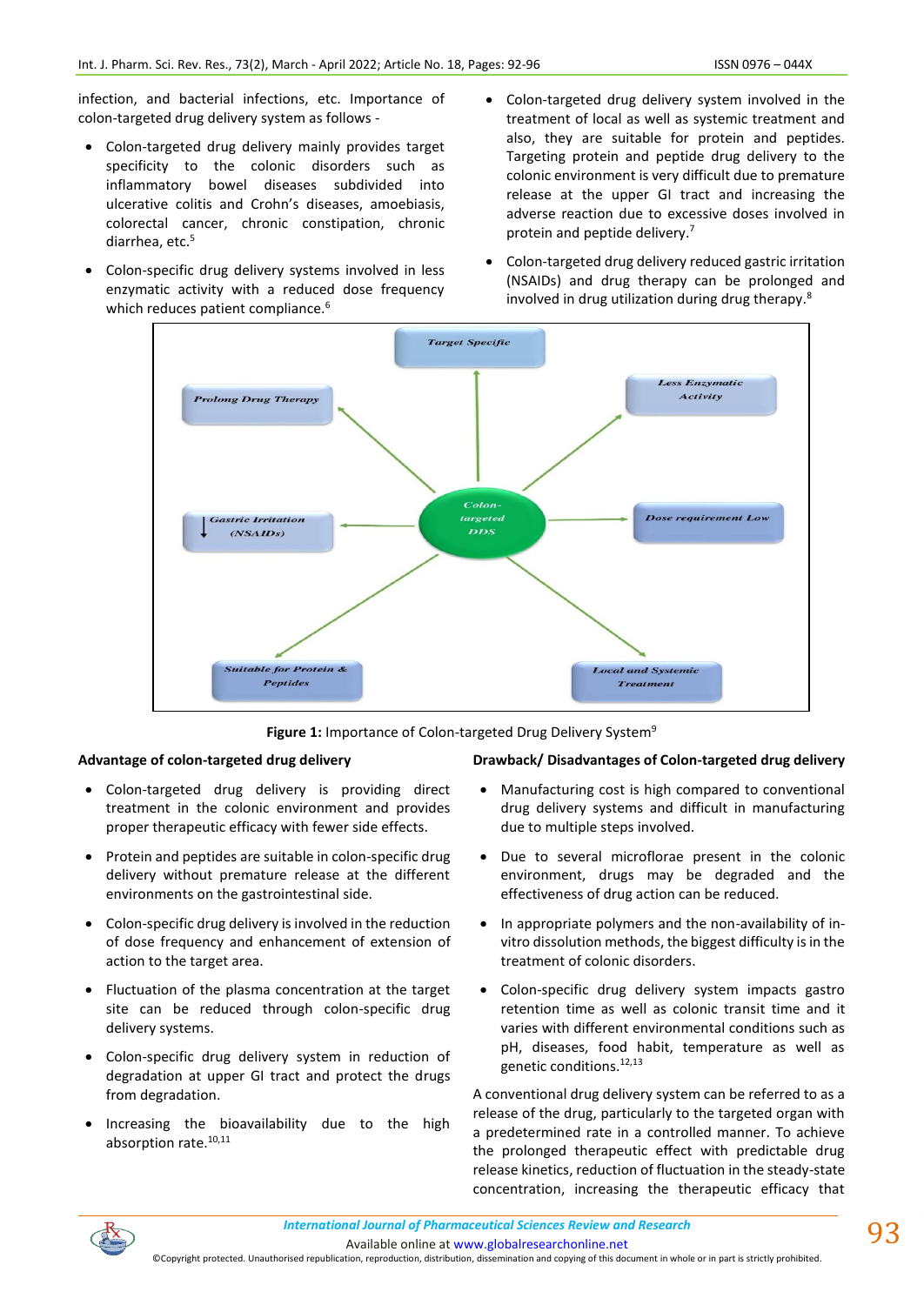convenient to patient and reduction of the patient compliance.14,15

### **Importance of Conventional drug delivery system**

- 1) Reduction of the fluctuation of the dose at the target site to maintain steady-state concentration.
- 2) Reduction of unwanted side effects during therapy.
- 3) Prolong drug release and shows the optimum effect in the target site.
- 4) Dosing frequency can be reduced.
- 5) Improvement of patient compliance.<sup>16,17</sup>

**Table 1:** Advantages and Disadvantages of Conventional Drug Delivery Systems<sup>18,19</sup>

| Advantages of conventional<br>drug delivery systems                                 | <b>Disadvantages</b><br>οf<br>Conventional drug delivery<br>systems       |
|-------------------------------------------------------------------------------------|---------------------------------------------------------------------------|
| High therapeutic efficacy and<br>controlled release delivery to<br>the target site. | Permeability<br>is<br>low<br>and<br>followed<br>first-pass<br>metabolism. |
| Delivery drug to the local as<br>well as systemic action.                           | Degradation at different pH<br>conditions.                                |
| Reduction of fluctuation of<br>plasma drug concentration.                           | Solubility and half-life are low.                                         |
| and convenient<br>Simple<br>instrumentation as well as<br>easy to operate.          | Leakage can be seen                                                       |
| Drug absorption<br>and<br>bioavailability<br>be<br>can<br>increased.                | Stability problem                                                         |
| Production cost is low                                                              | Drug absorption low,<br>less<br>bioavailability                           |
| The dose must be accurate<br>and measured dose to the<br>patient.                   | High adverse effects with<br>increased patient compliance.                |

### **Targeted Drug Delivery system**

A targeted drug delivery system is a wonderful approach to target the pharmacological and therapeutical active moiety to target a specific region, and not to target non-targeted areas such as organ or tissue and accumulate to the targeting region only to show pharmacological activities.<sup>20</sup> Some important criteria can be noticed under targeted drug delivery such as they are selectively and effectively targeting local as well as systemic regions and also involved in the pre-identified target can be set to deliver the active moiety, increase or enhancement of therapeutic concentration at the targeting region and accumulation of the active moiety to the target region and show high concentration, targeted drug delivery can enhancement of therapeutic activity with less adverse effect with less adverse events.<sup>21</sup>

## **Ideal Characteristic of Targeted Drug Delivery Over Conventional Drug Delivery**

- Targeted drug delivery to the targeting region is followed as biochemically inert, non-toxic, nonimmunogenic as well as non-irritant.
- They are physical as well as chemical stability.
- Rate of drug can be followed through a controlled and predictable manner and accumulate at the target region and not interfere with the non-target region.
- Drug release can be predictable and drug action can be seen properly and pharmacokinetics study can be easily observed with high therapeutic values.
- Targeted drug delivery leakage of the drug can be reduced compared with conventional drug delivery systems.
- Targeted drug delivery or target specific drug delivery can be overcome fluctuation of dose as well as fluctuation of blood plasma level and low dose enough to produce high therapeutic efficacy. $22,23$

# **Advantages and disadvantages of targeted drug delivery systems over conventional drug delivery systems**

- Dose frequency reduction, fluctuation of dose reduced compared to conventional drug delivery systems.
- Enhancement of absorption to the target region, increase bioavailability and site-specificity.
- Smaller amount of dose is enough to excrete high therapeutic value with low side effects.
- Stability of dose and storage of the active moiety is much higher compared with conventional drug delivery systems.
- Dose administration is more simplified than the conventional approach and targeting the specific area and showing proper therapeutic effectiveness is quick. $24,25$

Some disadvantages of targeted drug delivery systems as,

- Clearance of the drugs is rapid compared to conventional drug delivery systems.
- Sometimes insufficient to localization of targeted area and show may be shown immune reaction.
- High sophisticated with the highly skilled personnel required to manufacture the dosage form.
- Stability difficulties compared to conventional drug delivery.
- Fixed dose of drugs is still unknown and complex in the administration compared to the conventional drug delivery systems.
- Yield of the drugs is less compared to conventional drug delivery.



Available online a[t www.globalresearchonline.net](http://www.globalresearchonline.net/)

©Copyright protected. Unauthorised republication, reproduction, distribution, dissemination and copying of this document in whole or in part is strictly prohibited.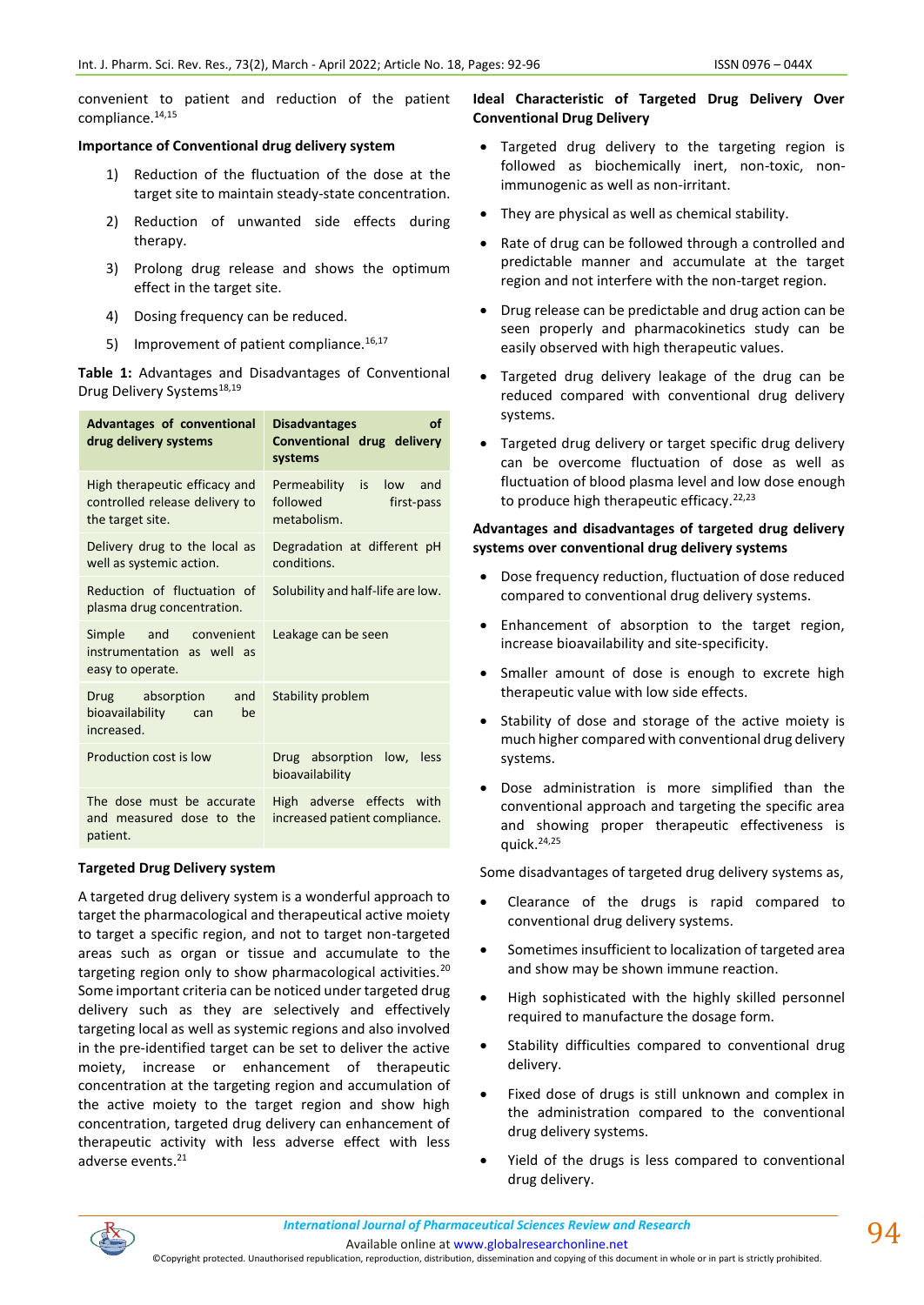Cost of the formulation is highly expensive compared to traditional drug delivery systems.<sup>26,27</sup>

### **Future prospective of Targeted drug delivery in the treatment of colonic diseases**

Targeted drug delivery is gaining much more attention over conventional to upcoming researchers for various advantages such as target specificity, enhancement of bioavailability, stability, reduction of premature drug release, enhancement of absorption to colon regions, and reduction of adverse effects.<sup>28</sup> The upcoming targeted drug deliveries such as nanoparticles, liposomes, microsphere, microsponge, noisome, aquasomes, etc. are successfully targeting the predetermined target region to show high stability with predictable release rates. Targeting drug delivery to the colonic environment, nanoparticles play an important role over others carriers available in the market. Nanoparticles are such a carrier that provides high bioavailability of poorly soluble drugs as highly lipophilic, target specificity, low dose as well as low dose frequency, dose dumping and leakage of the dose can be reduced through carriers.<sup>29,30</sup>

### **CONCLUSION**

Colon-targeted drug delivery is a wonderful approach to targeting drugs into the colonic region. Marketed drugs are unavailable to target the colon region due to premature drug release before reaching the target region. A targeted drug delivery system is recently gaining much more interest to the researcher to show target specificity and high therapeutic activity. The present review is focused on the advancement of drug delivery over conventional drug delivery or traditional approach to providing target specificity, enhancement of bioavailability, accumulation of drug to the colonic environment in a controlled and predictable manner without premature drug release before reaching the goal. To show the proper therapeutic efficacy and accumulation of drugs in the particularly colonic environment various strategies can be applied such as proper designing of the dosage form, methodologies that can be successfully delivered the dosage form at the colonic environment.

### **REFERENCES**

- 1. Kurakula M, Gorityala S, Moharir K. Recent trends in design and evaluation of chitosan-based colon targeted drug delivery systems: Update 2020. Journal of Drug Delivery Science and Technology. 2021 Aug 1; 64:102579-102589.
- 2. Kurakula M, Gorityala S, Moharir K. Recent trends in design and evaluation of chitosan-based colon targeted drug delivery systems: Update 2020. Journal of Drug Delivery Science and Technology. 2021 Aug 1; 64:102579-102586. DOI[: https://doi.org/10.1098/rsos.181027.](https://doi.org/10.1098/rsos.181027)
- 3. Hoang HT, Jo SH, Phan QT, Park H, Park SH, Oh CW, Lim KT. Dual pH-/thermo-responsive chitosan-based hydrogels prepared using" click" chemistry for colon-targeted drug delivery applications. Carbohydrate Polymers. 2021 May 15; 260:117812-117824. DOI: [https://doi.org/10.1016/j.carbpol.2021.117812.](https://doi.org/10.1016/j.carbpol.2021.117812)
- 4. Liu P, Gao C, Chen H, Vong CT, Wu X, Tang X, Wang S, Wang Y. Receptor-mediated targeted drug delivery systems for treatment of inflammatory bowel disease: opportunities and emerging strategies. Acta Pharmaceutica Sinica B. 2021 Sep 1;11(9):2798-2818. DOI: [https://doi.org/10.1016/j.apsb.2020.11.003.](https://doi.org/10.1016/j.apsb.2020.11.003)
- 5. Ganguly D, Banerjee M, Ghosh S, Chowdhury A. A review on colon-specific drug delivery is a promising tool for colonic diseases. Indian Research Journal of Pharmacy and Science. 2022 Jan 17; 8(4): 2629-2637.
- 6. Patel A, Bhatt N, Patel KR, Patel NM, Patel MR. Colon targeted drug delivery system: a review system. Journal of pharmaceutical science and bioscientific research. 2011 Jul;1(1):37-49.
- 7. Chourasia MK, Jain SK. Pharmaceutical approaches to colon targeted drug delivery systems. J Pharm Pharm Sci. 2003 Jan 1;6(1):33-66.
- 8. Abdulhadi SL, Qasir AJ, Razzak NA. Synthesis of new conjugates of some NSAIDs with sulfonamide as possible mutual prodrugs using tyrosine spacer for colon targeted drug delivery. Iraqi Journal of Pharmaceutical Sciences (P-ISSN: 1683-3597, E-ISSN: 2521-3512). 2013;22(2):22-29. DOI[: https://doi.org/10.31351/vol22iss2pp22-29.](https://doi.org/10.31351/vol22iss2pp22-29)
- 9. Rajpurohit H, Sharma P, Sharma S, Bhandari A. Polymers for colon targeted drug delivery. Indian journal of pharmaceutical sciences. 2010 Nov;72(6):689-698.
- 10. Ganguly D, Banerjee M, Ghosh S, Chowdhury A. A review on colon-specific drug delivery is a promising tool for colonic diseases. Indian Research Journal of Pharmacy and Science. 2022 Jan 17; 8(4): 2629-2637.
- 11. Ghosh S, Majumdar S, Ganguly D. A brief review on colonspecific drug delivery system for targeting to colonic region. J. Appl. Pharm. Res. 2021 Dec 31; 9(4): 09-15. DOI: [https://doi.org/10.18231/j.joapr.2021.9.15.](https://doi.org/10.18231/j.joapr.2021.9.15)
- 12. Lee SH, Bajracharya R, Min JY, Han JW, Park BJ, Han HK. Strategic approaches for colon targeted drug delivery: an overview of recent advancements. Pharmaceutics. 2020 Jan;12(1):68-77. DOI: [https://doi.org/10.3390/pharmaceutics12010068.](https://doi.org/10.3390/pharmaceutics12010068)
- 13. Cui M, Zhang M, Liu K. Colon-targeted drug delivery of polysaccharide-based nanocarriers for synergistic treatment of inflammatory bowel disease: A review. Carbohydrate Polymers. 2021 Nov 15; 272:118530-118545.
- 14. Sur S, Rathore A, Dave V, Reddy KR, Chouhan RS, Sadhu V. Recent developments in functionalized polymer nanoparticles for efficient drug delivery system. Nano-Structures & Nano-Objects. 2019 Oct 1; 20 (1): 100397- 100411.
- 15. Wang L, Zheng M, Xie Z. Nanoscale metal–organic frameworks for drug delivery: a conventional platform with new promise. Journal of Materials Chemistry B. 2018;6(5):707-17.
- 16. Muhamad N, Plengsuriyakarn T, Na-Bangchang K. Application of active targeting nanoparticle delivery system for chemotherapeutic drugs and traditional/herbal medicines in cancer therapy: a systematic review. International journal of nanomedicine. 2018; 13:3921-3936.



Available online a[t www.globalresearchonline.net](http://www.globalresearchonline.net/)